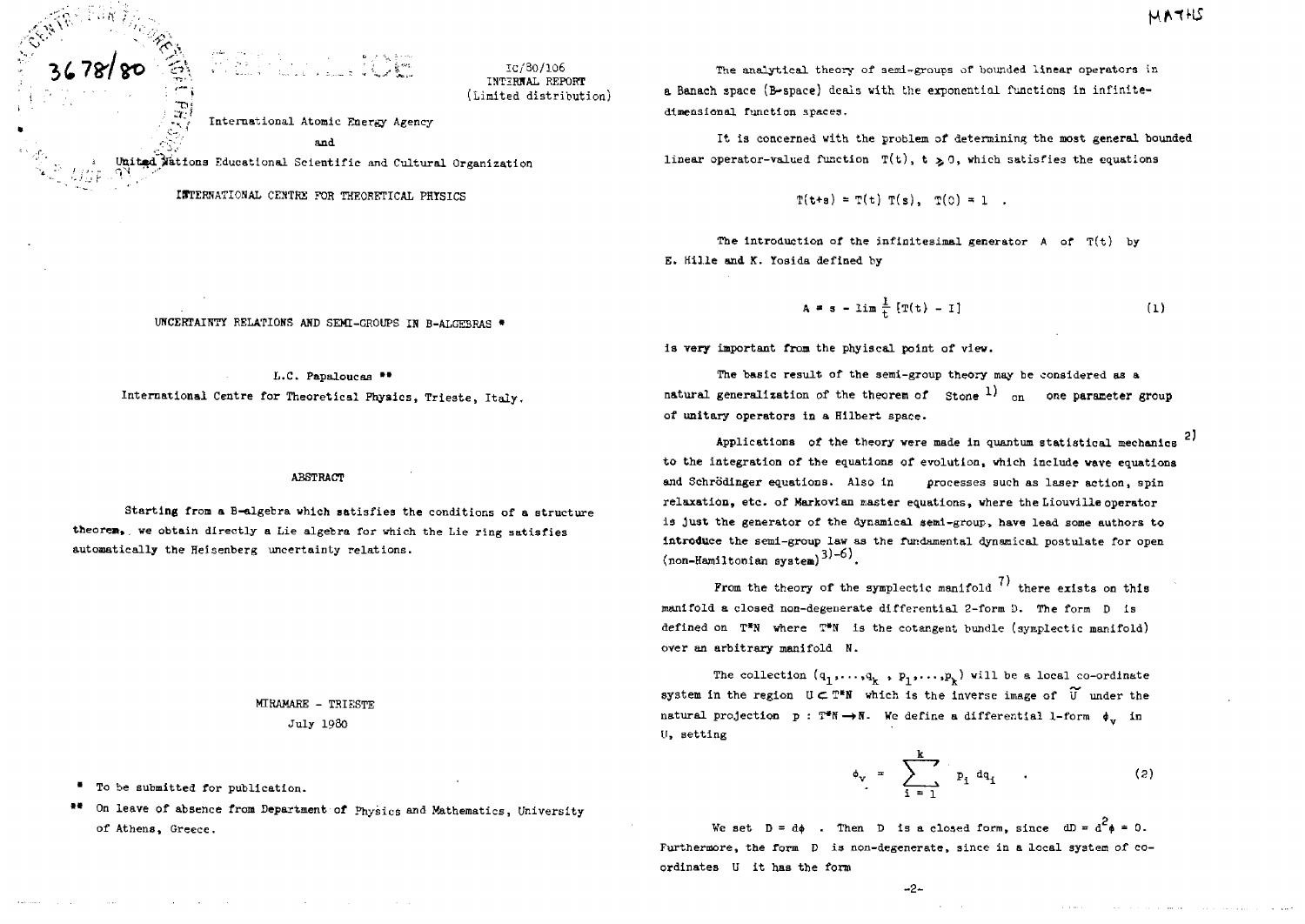$$
D_{\mathbf{v}} = \sum_{i=1}^{k} dp_i \wedge dq_i
$$
 (3)

A vector field z on a symplectic manifold M with a form D is called Hamiltonian if

$$
L_2 D = 0 \qquad (4)
$$

where  $L_{\mu}$  is the Lie operator.

Let F and G be two smooth real functions on M. Then we have the equalities

$$
z_{F}G = 2D (z_{F}, z_{G}) = -z_{G} F
$$
 (5)

The common value of the tree expressions entering in (5) is called the Poisson bracket of the functions  $F$  and  $G$  and is denoted by  $(F,G)$ . If the form D has the form (3) in a certain local co-ordinate system, then the Poisson bracket is defined by the equality

$$
\{P, G\} = \sum_{k=1}^{k} \left( \frac{\partial P}{\partial p_1} \frac{\partial G}{\partial q_1} - \frac{\partial F}{\partial q_i} \frac{\partial G}{\partial p_1} \right) \tag{6}
$$

The space of  $C^{00}(M,R)$  of smooth real functions on M forms an infinite-dimensional Lie algebra under the Poisson bracket. In fact, it can be shown that the Jacobi identity

$$
\{F(G,H)\} + \{G,(H,F)\} + \{H,(F,G)\} = 0 \qquad (7)
$$

holds.

The fundamental object in classical Hamiltonian mechanics is the phase space, which is a smooth symplectic manifold H.

Physical quantities are real functions on H, and a state of the system is a point on M. The change of the system with time is described by a strictly Hamiltonian vector field, the generating function of vhich is called the energy of the system and is denoted by H. Thus the equation that describes the change with time of a quantity F haa the form

**-3-**

$$
\mathbf{F} = \{ \mathbf{H}, \mathbf{F} \} \tag{8}
$$

In quantum mechanics, the role of the phase space is assumed by a projective space  $P(V)$ , where V is a certain Hilbert space. Physical quantities are self-adjoint operators on 7. The value of the quantity A at the state defined by a unit vector  $z \in V$  is a random variable with distribution function  $p(t) = (E_t \bullet_{\bullet} \bullet)$  where  $E_t$  is the spectral projection measure for the operator **t t A .**

A change of the system with time ia given by a group of unitary operators in V, which has the form

$$
U(t) = e^{i\hbar tH}
$$

Here h is Planck's constant,  $\hbar = \frac{h}{2\pi}$  and H is a certain self-adjoint operator, called the energy operator. A change of the quantity  $F$  with time is described by the equation

$$
\mathbf{F} = \mathbf{i} \mathbf{h} \left[ \mathbf{H}, \mathbf{F} \right] \tag{9}
$$

Quantization is the process of constructing from a given classical system a quantum system that corresponds to it. Classical mechanics is in a certain sense an idealization of quantum mechanics - it follows by taking the limit as  $h + 0$ .

Consider the physical quantities associated with a system. Among these we single out a certain set of primary quantities forming a Lie algebra under Poisson brackets. When we go over to quantum mechanics, the commutation relations among primary quantities are preserved in the following sense. Let h be a Planck constant and *1* the quantum-mechanical operator corresponding to the primary classical quantity F. Then the following relation must be satisfied:

$$
[F_1, F_2] = i\hbar [\hat{F}_1, \hat{F}_2] \qquad . \qquad (10)
$$

 $\frac{1}{r}$   $\hat{r}$ This means that the correspondence  $F \rightarrow = \frac{1}{2} \overline{F}$  is an operator representation of the Lie algebra of primary quantities. Ordinary constants are included among the primary quantities and one requires that the relation

 $\hat{1}$  = 1 (identity operator) (11)

**Jit H ' ft HI .». ;t**

holds.

 $-4-$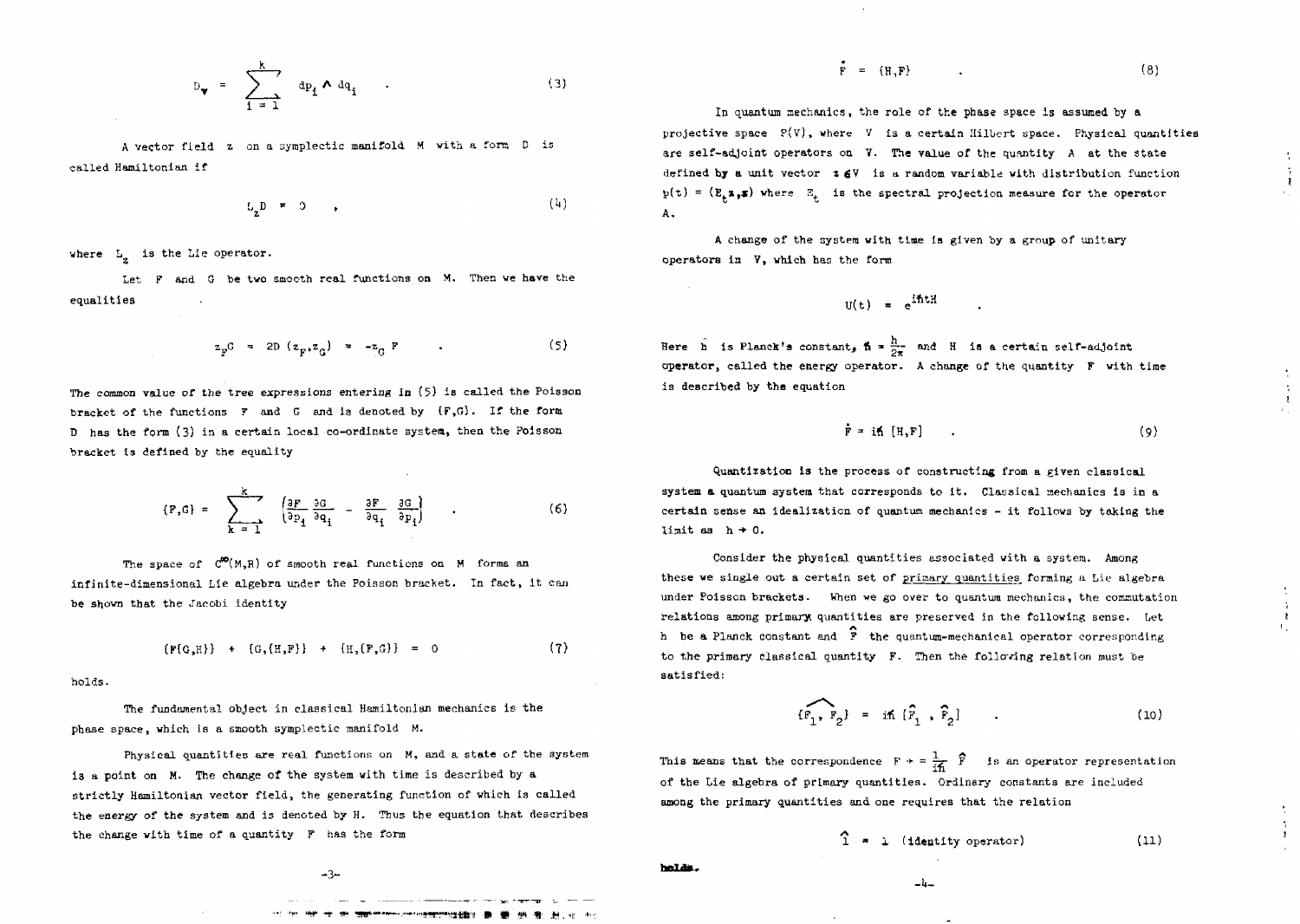For a system of cotangent sheaf one takes as primary quantities the set of linear functions of the co-ordinates  $p_1, \ldots, p_k$  and arbitrary functions of  $q_1, \ldots, q_n$ .

To construct a representation of the Lie algebra of primary quantities it is natural to use the fact that the correspondence  $F \rightarrow z_p$  is a representation of the Lie algebra  $C^{\mathbf{C}}(M)$  of all smooth functions on M (under the Poisson brackets). Hence setting  $\hat{F} = i\hbar z_p$  we satisfy the relation (10).

The relevant aspect here is that the algebras characterized by brackets (3) and (9) coincide as abstract algebras. Thus the theory considered here can be called the "Lie algebra approach to quantum-mechanical systems".

In the present paper we give an application to the Heisenberg uncertainty relation. It is an extension of part of my doctoral thesis whose topic vas suggested by Professor P. Tsilimigras.

It is known from quantum mechanics that if  $\widehat{F}_1$  and  $\widehat{F}_2$  are two hermitian operators defined on a Hilbert space vhich do not commute, the physical quantities  $\hat{F}_1$  and  $\hat{F}_2$  cannot both be sharply defined simultaneously. The degree to which an inevitable lack of precision in  $\widehat{F}_1$  and  $\widehat{F}_2$  must be admitted is measured by their commutator

$$
\frac{1}{i} \left[ \hat{r}_1, \hat{r}_2 \right] = \hat{G} \quad . \tag{12}
$$

The positive square roots of the variances  $\Delta \mathbb{F}^{}_{1}$  and  $\Delta \mathbb{F}^{}_{2}$  are called the uncertainties in  $\hat{F}_1$  and  $\hat{F}_2$ . For these quantities it holds

$$
\Delta \hat{F}_1 \Delta \hat{F}_2 \ge |\frac{1}{2}\zeta \hat{G}\rangle \qquad . \tag{13}
$$

As pointed out in Ref.8 the commutation relation (12) for queatummechanical observables  $\hat{F}_1$ ,  $\hat{F}_2$  and  $\hat{G}$  by itself does not imply the uncertainty relation (13). The problem which arises for the uncertainty relation, the orbital angular momentum component  $L_z$  and the corresponding angle  $9)$ -11)  $\phi$ as well as between the Hamiltonian H of the harmonic oscillator and the angle  $^{12}$  ensures that (8) is not valid.

The very important concepts of angle and phase operators have been a great challenge to understanding the fundamentals of quantum mechanics. In recent years these concepts attracted much attention in connection vith coherent states, in laser physics, superconductivity and also in connection with the energy time uncertainty relation.

The main difficulty in treating the angle and phase co-ordinates is connected vith their representation hy a linear operator.

Kraus <sup>13)</sup> derived the uncertainty relation (13), assuming that  $\hat{F}_1$ ,  $\hat{F}_n$  and  $\hat{G}$  were generators of a unitary representation of a suitable Lie group such that (12) Is implied by the group structure.

In the following we give a sufficient condition In order to get the Heinsberg uncertainty relation (13).

Let B be a complex ,B-algebra with unit element e. We recall that the regular elements of B form a group, the maximal group of B which we shall now denote by  $G(B)$ , while  $G<sub>1</sub>(B)$  stands for its principal component. Certain subgroups of  $G<sub>1</sub>(B)$  have a fairly simple structure which may be determined. The decisive step in this connection was taken by von Neumann  $14$ ), 15.

Let  $B_m$  be the algebra of m-rowed square matrices  $M = (m_{1,j})$  where the  $m_i$ , are complex numbers. This is a complex  $B-$ algebra under the norm

$$
\|\mathbf{M}\| = \left\{ \sum_{i=-1}^{n} \sum_{j=-1}^{n} |(\mathbf{m}_{i,j})|^2 \right\}^{1/2}
$$

Supposing that 0 is a group of regular matrices in *&m* which Is connected and closed in  $G(B_m)$ , von Neumann showed that G is a Lie group. More explicitly stated, there exists a set of infinitesimal generators B the so-called Lie ring of G vith the following properties:

- (i) every element of R belongs to  $B_n$  and R is closed, (ii) if  $U$ ,  $V \oplus R$ , so do  $U + V$ , UV - VU and  $dU$ ,  $d$  real,
- (iii) R has a finite basis.
- (iv) if  $x = exp(U)$ , UaR, then XeG and there is a neighbourhood
	- of B in which all elements of *0* are of this form,
- (v) every element of G is of the form

$$
exp(U_1) exp(U_2) \dots exp(U_k) = U_i eR
$$
.

Here (iii) is implied by (i). It is clear that R cannot contain more than  $2m^2$ elements that are linearly independent with respect to real numbers. The properties (1)-( $\mathbf{v}$ ) hold with B<sub>m</sub> replaced by B. In this case (iii) is no longer implied by (i).

**-5-**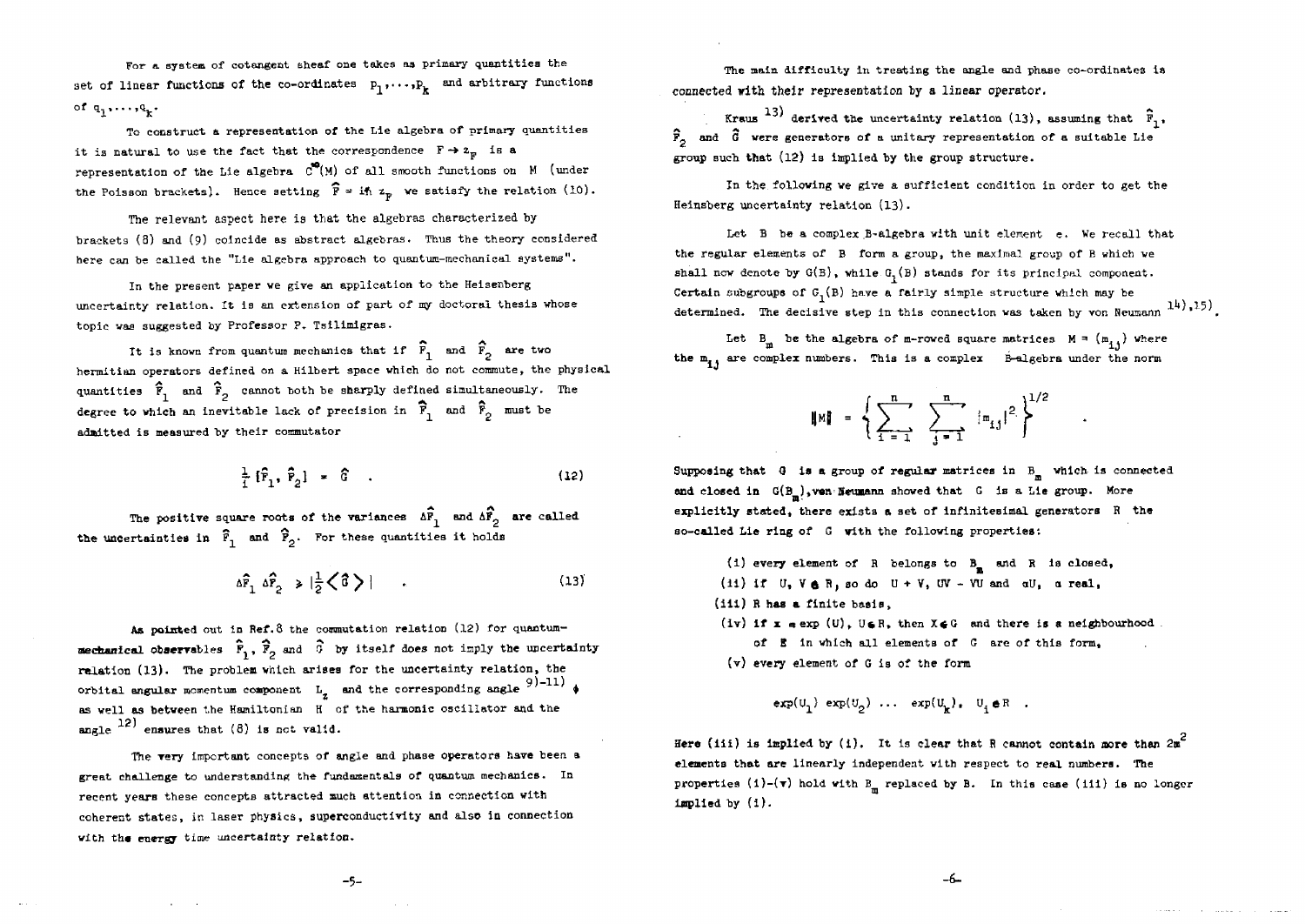Now we shall present a generalization of the above statement in an abstract B algebra.

Definition 1. Let S be a set In B. S is said to be differentiable at  $x = x_0$ ,  $x_0 \notin S$ , if every sequence  $\{x_n\}$  in S with  $x_n \to x_0$  contains a subsequence  $\{x_{n_k}\}\$  such that there is a sequence of real numbers  $\{e_k\}$ ,  $\varepsilon_{\rm k}$  + 0 and

$$
\lim_{k \to \infty} \frac{1}{\varepsilon_k} (x_{n_k} - x_0) = u \neq 0
$$

exists as an element of B. We call a differential coefficient of S at  $\mathbf{x}_0$ 

It is clear from the definition that if u is a differential coefficient so is ou for every real  $\alpha$ . We shall state a construction theorem which gives us the ability that when we start by a semi-group in a B-algebra we can construct a Lie ring 16).

Theorem 1. Let T be a semi-group in B with the following properties:

- (1) T contains at least two elements of G(B),
- (2) T is closed under inversion: if  $x \notin T \cap G(B)$ , then  $x^{-1} \notin T$ ,
- (3)  $G = TAG(B)$  is closed in  $G(B)$ , locally compact and connected,
- (4) T is locally a division ring: if  $x,y \in T$  and  $||x-y|| < \delta$ . then there exists a g&C such that  $x = yg$  and  $g \rightarrow e$  when  $y \rightarrow x$ .

### Then

- (i) T is differentiable at  $x = e$  and hence everywhere.
- (11) T is a Lie seai-groupwhere the set of differential coefficients of T at  $x = e$ , form a Lie ring R having properties (i) to  $(v)$ .

With the above state of affaire given a B-algebra we can always define one-parameter semi-groups e.g. in a given B algebra we can define one-parameter semi-group as follows:

Let  $C(E)$  be a complex Banach algebra of bounded linear transformations on  $\mathbf{\Psi}$  to itself and let  $f(z)$  be a function on positive numbers to  $C(\mathbf{\Psi})$ , such that

$$
f(z_1 + z_2) x = f(z_1) [f(z_2)x], 0 < z_1, z_2 < \infty
$$

for all  $x \in \mathcal{X}$ . Thus  $T = \{f(z)\}$  is a semi-group of operators in  $C(\mathcal{X})$ . Therefore we conclude that vhen in a given B-algebra we can define a 3emi-group such that the conditions of the theorem are fulfilled, then the generators of the maximal group  $G$  of the given B-algebra  $\mathcal K$  satisfies the relation (13)

$$
\Delta \widehat{F}_1 \Delta \widehat{F}_2 \ge |\frac{1}{2} \angle \widehat{G}\rangle |
$$

The dimensions of the Lie ring are two or three, or any finite number of dimensions.

Thus with the help of the aforementioned construction theorem starting from a B-algebra (which satisfies the conditions of the theorem) we obtain directly a Lie algebra for vhich the Lie ring satisfies automatically the uncertainty relation.

### ACKMOWLEDCMEHTS

The author would like to thank Professor Abdus Ealam, the International Atomic Energy Agency and UNESCO for hospitality at the International Centre for Theoretical Physics, Trieste.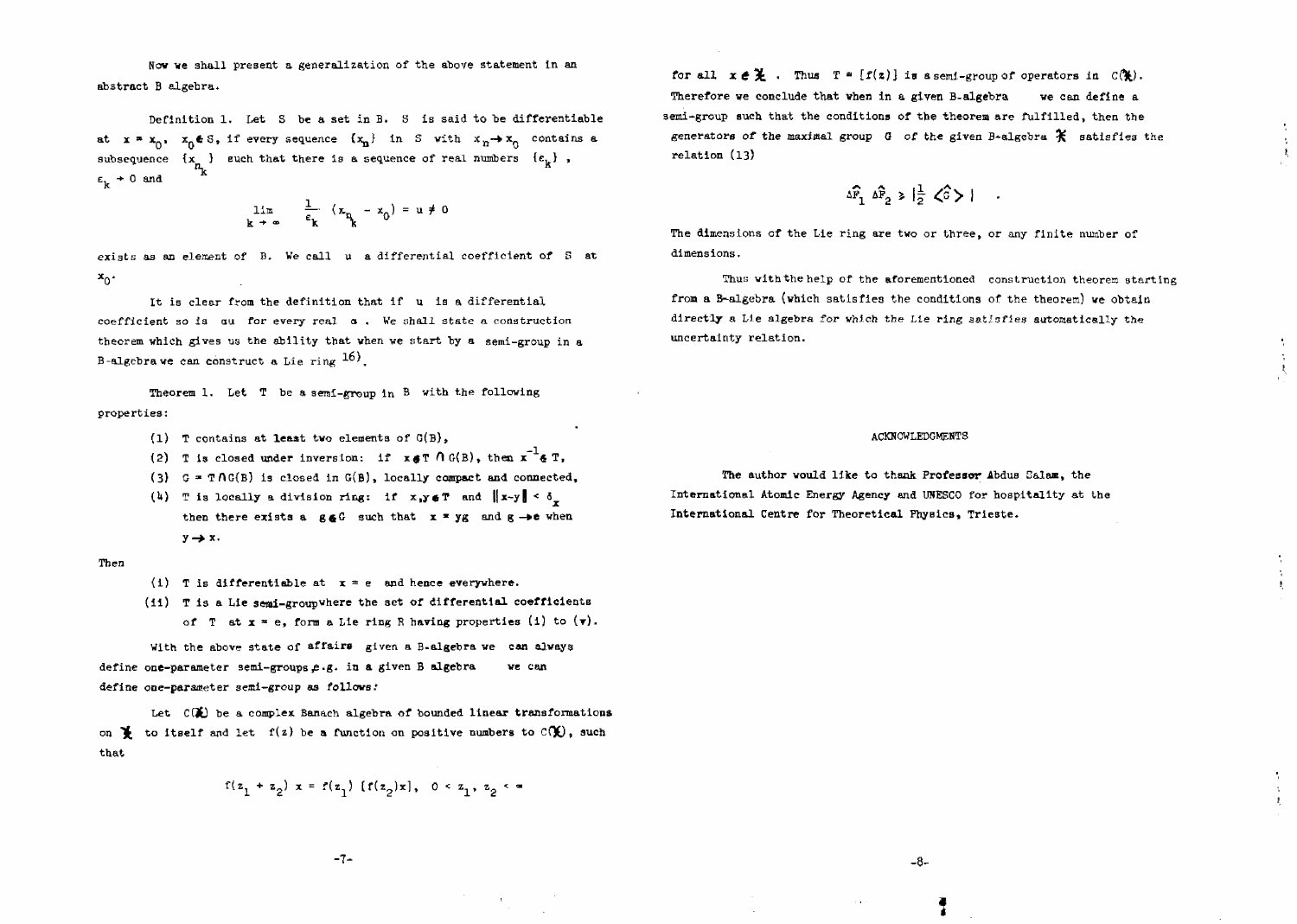## REFERENCES

- M.H. Stone, "On one-parameter unitary groups in Hilbert space",  $1)$ Ann. Math. 2, 33 (1932).
- E.B. Davis, Quantum Theory of Open Systems (Acdemic Press, 1976). 2)
- G. Lindbland, "On the generators of quantum dynamical semigroups",  $\rightarrow$ Commun. Math. Phys. 48, 119 (1976).
- J. Mehra and E.C.G. Sudarshan, Nuovo Cimento 11B, 215 (1972).  $\mathbf{h}$
- A. Kossakowski, Rep. Math. Phys. 3, 247 (1972).  $5)$
- S.R. Ingarden and A. Kossakowski, Ann. Phys. 89, 451 (1975). 6)
- A.A. Kirilov, Elements of the Theory of Representations (Springer- $\overline{7}$ Verlag, 1975).
- K. Kraus, Z. Physik 188, 374 (1965).  $81$
- D. Judge, Phys. Letters 5, 189 (1963).  $9)$
- D. Judge, Nuovo Cimento 31, 332 (1964).  $10<sup>3</sup>$
- L.C. Papaloucas, Lettere al Nuovo Cimento 14, No.4, 113 (1975).  $11)$
- P. Tsilimigras and L.C. Papaloucas, Phys. Letters 34A, 7 (1971).  $12)$
- K. Kraus, Z. Physik 201, 134 (1966).  $13)$
- J. von Neumann, Zur Theorie der Darstellungen Kontinuierlicher  $1<sup>h</sup>$ ) Gruppen. Sitzungsber Preuss. Akad. Wiss. 76 (1927).
- J. von Neumann, "Uber die analytischen Eigenschaften von Gruppen 15) linearer Transformationen und ihrer Darsteblungen, Math. Z. 30,  $3(1929).$
- E. Hille and R. Phillips, Functional Analysis and Semigroups 16) (A.M.S. Colloquium Publications).
- TC/79/163  $G.$  GELMINI: The s-wave  $Qc\overline{Q}\overline{c}$  states.
- S. MARCULESCU and L. MEZINCESCU: Phase factors and point-splitting in IC/79/165 supersymmetry.
- IC/79/166 A. FASOLINO, G. SANTORO and E. TOSATTI: Instability, distortion and dynamics of the W(100) surface.
- $TC/79/168$ T.D. PALERV: The trace formulae for realizations of Lie algebras with A-operators. Analysis of the Fock representations.
- W. KRÓLIKOWSKI: Towards a dynamical preon model.  $IC/80/1$

| IC/80/5<br>INT.REP.               | RIAZUDDIN: Two-body D-meson decays in non-relativistic quark model.                                                                                                     |  |  |  |  |  |
|-----------------------------------|-------------------------------------------------------------------------------------------------------------------------------------------------------------------------|--|--|--|--|--|
| IC/80/6<br>INT.REP.               | G. ALBERI, M. BLESZYNSKI, T. JAROSZEWICZ and S. SANTOS: Deuteron D-wave<br>and the non-eikonal effects in tensor asymmetries in elastic proton-<br>deuteron scattering. |  |  |  |  |  |
| IC/80/7<br>INT.REP. <sup>#</sup>  | A.M. KURBATOV and D.P. SANKOVICH:<br>On the one variational principle in<br>quantum statistical mechanics.                                                              |  |  |  |  |  |
| IC/80/8<br>INT.REP."              | G. STRATAN: On the alpha decay branching ratios of nuclei around $A = 110$ .                                                                                            |  |  |  |  |  |
| IC/80/9                           | N.Y. AYOUB: Effect of high lying states on the ground and few low lying<br>excited O <sup>+</sup> energy levels of some closed-shell nuclei.                            |  |  |  |  |  |
| IC/80/10                          | L. FONDA, N. MANKOC-BORSTNIK and M. ROSINA: The decay of coherent rotational<br>states subject to random quantum measurements.                                          |  |  |  |  |  |
| IC/80/11                          | G.C. GHIRARDI, V. GORINI and G. PARRAVICINI: Spatial localization of<br>quantum states and physical meaning of the marix elements of the resolvent<br>operator:         |  |  |  |  |  |
| IC/80/12<br>INT.REP.*             | M.V. MIHAILOVIC and M.A. NAGARAJAN: A proposal for calculating the<br>importance of exchange effects in rearrangement collisions.                                       |  |  |  |  |  |
| IC/80/13                          | A. BULGAC, F. CARSTOIU and O. DUMITRESCU: Double folded Yukawa interaction<br>potential between two heavy ions.                                                         |  |  |  |  |  |
| IC/60/14<br>INT.REP. <sup>*</sup> | W. KRÓLIKOWSKI: Lepton and quark families as quantum-dynamical systems.                                                                                                 |  |  |  |  |  |

<sup>\*</sup> Internal Reports; Limited distribution THESE PREPRINTS ARE AVAILABLE FROM THE PUBLICATIONS OFFICE, ICTP, P.O. BOX 586,

 $1.14 -$ 

 $-9-$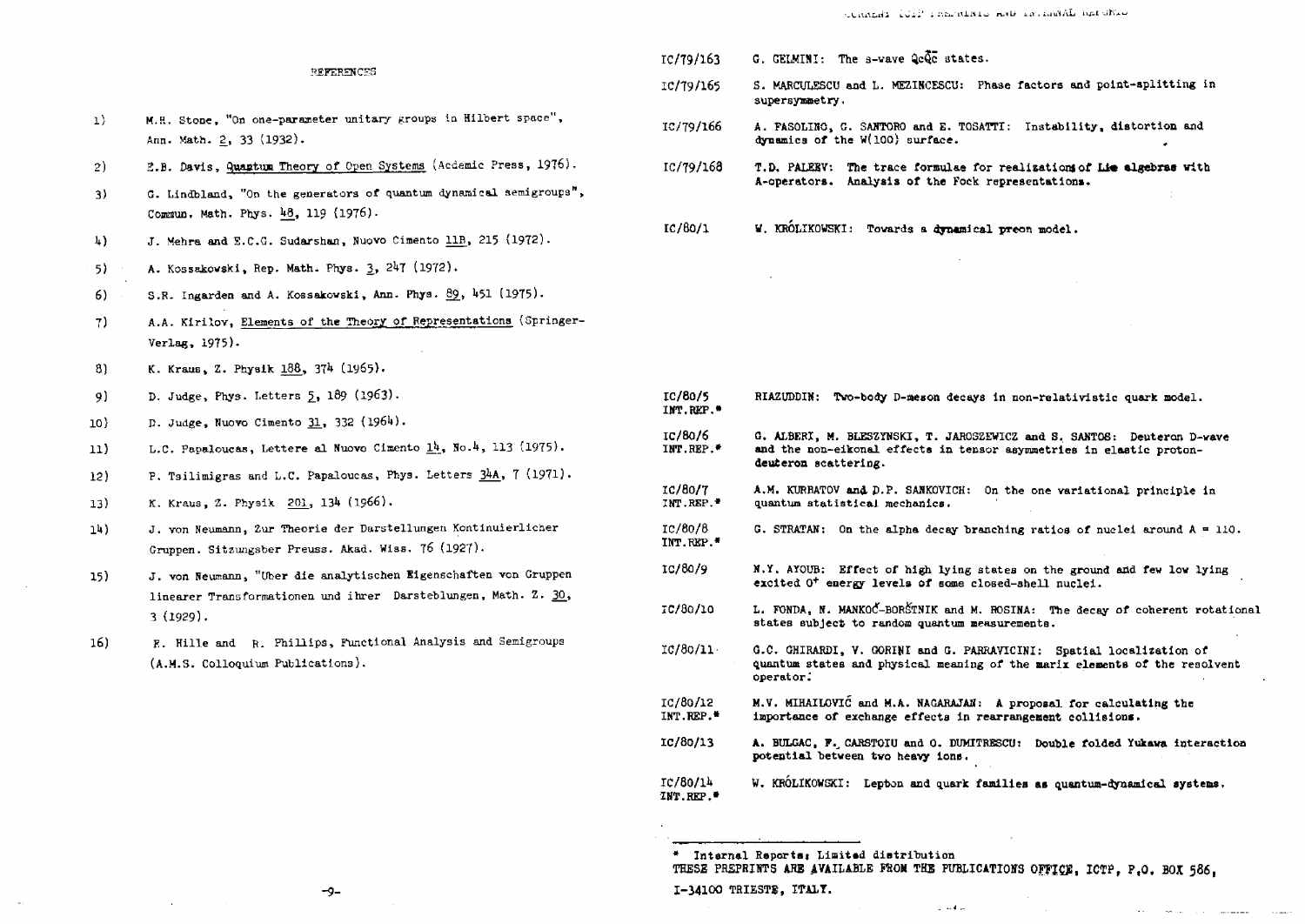| IC/80/16 |  | AHMED OSMAN: Four-body problem for four bound alpha particles in $^{16}$ O. |  |  |  |  |
|----------|--|-----------------------------------------------------------------------------|--|--|--|--|
|----------|--|-----------------------------------------------------------------------------|--|--|--|--|

- IC/80/1T INT.REP.• NAMIK K. PAK: Introduction to instantons in Yang-Mills theory (Part I).
- IC/80/18 INT.REP.\* HIAZUDDIN: Neutral current weak interaction without electro-weak unification.
- IC/80/19 N.S. CRAIGIE, S. NARISON and RIAZUDDIN: An apparent inconsistency between the Dyaon and renormallzatlon group equations in QCD.
- IC/80/20 INT.REP.• W.I. FURMAN and G. STRATAN: On alpha decay of some isomeric states in Po-BI region.
- IC/80/37 A.N. ANTONOV, V.A. NIKOLAEV and I.Zh. PETKOV: Nucleon momentum and density distributions of nuclei.
- IC/80/40 W. KROLIKOWSKI: An integral transform of the Salpeter equation. INT.REP.<sup>\*</sup>  $IC/80/41$  %.A. KHAM: Elastic scattering of intermediate energy protons on  ${}^{4}$  He INT.REP.<sup>\*</sup> and  $12c$ .

- IC/80AU A. OSMAH: Two-nucleon transfer reactions vith form factor models.
- IC/80/45 K.Vi MIELKE: Towards exact solutions of the non-linear Heisenberg-Fauli-IHT.REP.\* Weyl splnor equation.
- IC/80/W IHT.REP.\* B.S. CRAIGIE: Catastrophe theory and disorders of the family system.
- IC/8O/2I\* REVISED.

"enormously" large Q. *1*

P. ROZMEJ, J. DHDEK and W. NAZAREWICZ: Possible interplay between nonaxial and heiadecapole degrees of freedom - An explanation for

IC/80/23

- IC/8O/25 INT.REP.\* G. MAIELLA: Path-integral measure and the Fermion-Bose equivalence in the Schwinger model.
- IC/80/26 N.S. CRAIGIE, S. NARISON and RIAZUDDIN: A critical analysis of the electromagnetic mass shift problem in QCD.
- IC/80/^T INT.REP.\* D.K. CHATURVEDI, U. MARINI BETTOLO MARCONI and M.P. TOSI: Mode-coupling theory of charge fluctuation spectrum in a binary ionic liquid.
- IC/80/2S ABDUS SALAM: Gauge unification of fundamental forces {Hobel lecture).

IC/80/30 R. NOJAROV, E. NADJAKOV and V. ABTOHOVA: High spin structure In a coupled bands model.

lC/80/31 AHMED OSMAH: Rearrangement collisions between four Identical particles as a four-body problem.

IC/80/53 B. BECK, M.V. MIHAIL0VI6 and M. POLJSAK: Calculation of nuclear reaction parameters with the generator co-ordinate method and their juterpretation

IC/80/34 1ST.REP,• I.Zh. PBTKOV and M.V. STOITSOV: On a generalization of the Thomas-Fermi method to finite Fermi systems.

IC/60/58 IKT.BEP.\* S. YOKSAN: Spatial variations of order parameter and and former to for  $T \in T$ <sub>*x*</sub>.

IC/80/59 INT.REP.\* J.K.A. AMUZU: Sliding friction of some metallic

IC/80/60 IBT.HEP.\* Zi-Zhao GAS and Guo-Zhen YANQ: A theory of coherent propagation of light  $\#$ re in semiconductors.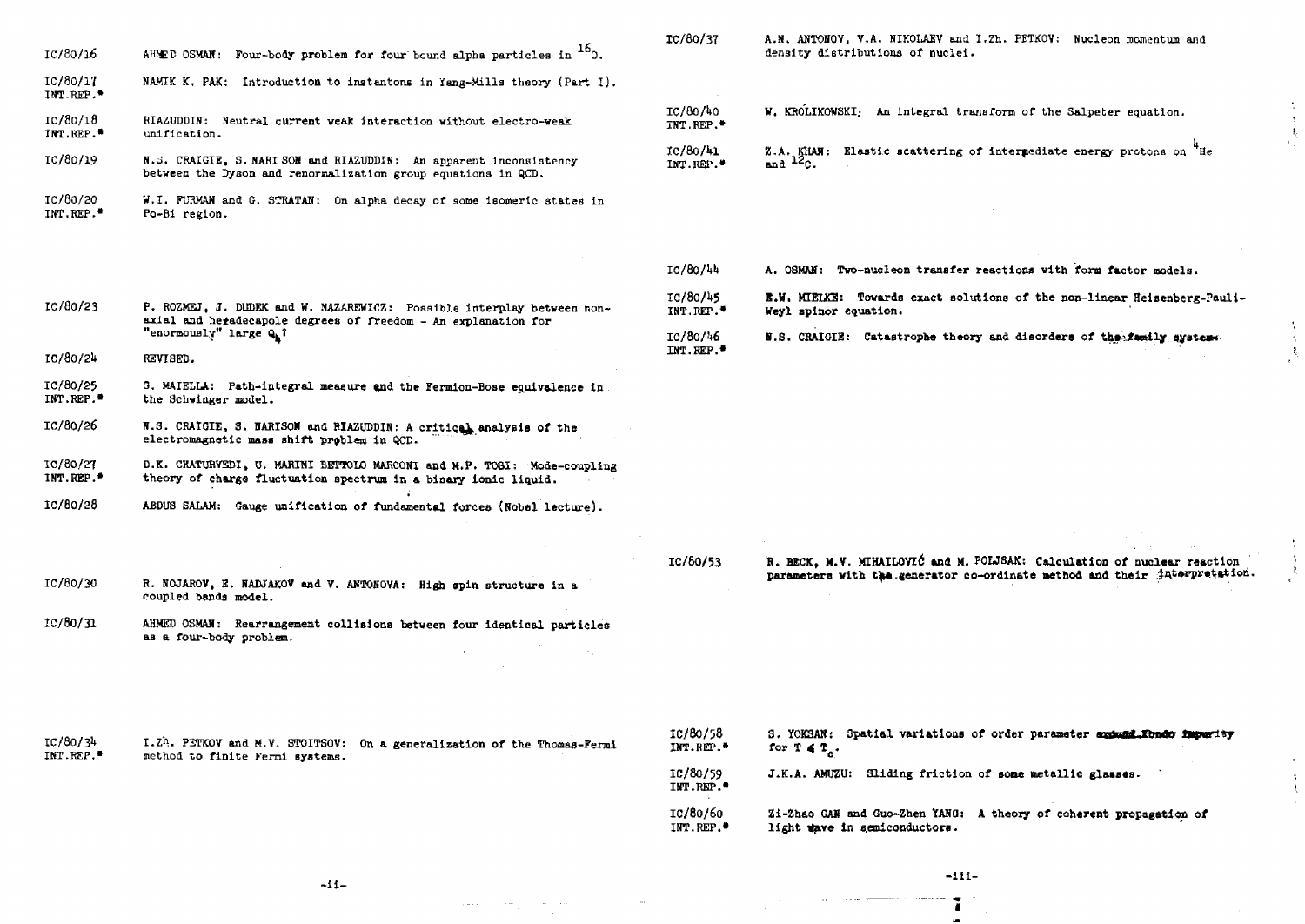#### **IC/80/61 INT.REP.\* K.G. AKDEHIZ and 0. OGUZ: A new class of neronic solutions.**

- **IC/So/63 H.B. SINGH and H. HAUG: Optical absorption spectrum of highly excited** direct gap semiconductors.
- **IC/80/6U W. KLONOWSKI: Living protein macromolecule as a non-equilibrium INT.REP.\* metaatable aysten,**
- **IC/80/65 B.G. REIK:** An approximation to the ground state of E **®** e and P<sub>R</sub> **E IHT.RJEF.\* Jahn-Teller systems based on Judd's Isolated exact solutions.**
- IC/80/66 A.N. KRMILOV, A.N. KIREEV and A.M. KURBATOV: Spin glasses with non-<br>IMT.REP.<sup>2</sup> Gaussian distributions. Prustration model. Gaussian distributions. Prustration model.

and the control of the control of

 $\sim$